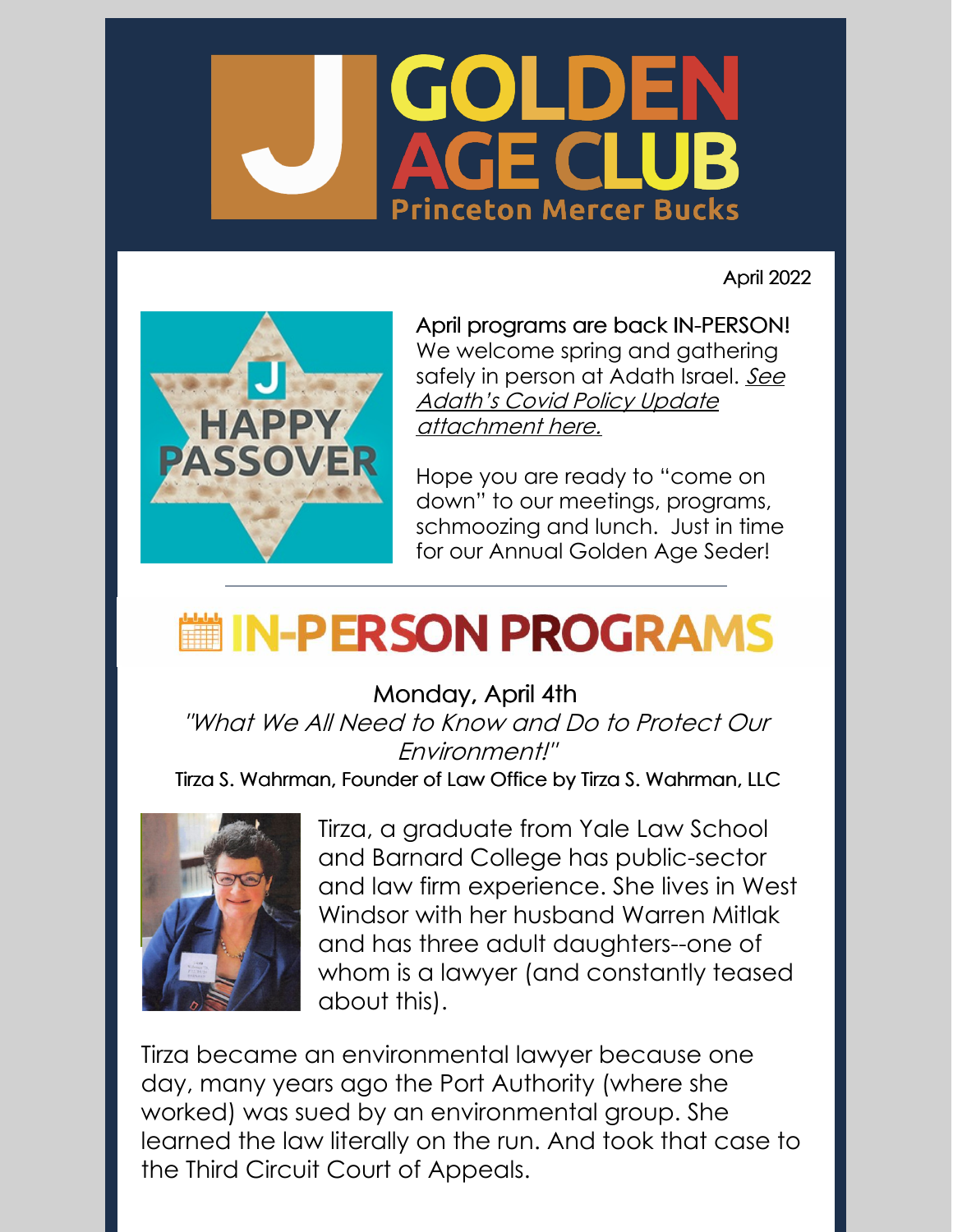Most recently, she has her own practice, and serves as a court-qualified mediator and brings parties together to settle a range of disputes, including but not limited to environmental disputes. Last year she ran for Mayor of West Windsor. Although she didn't win, it was a great experience and is happy to share.

Tirza will talk with us about New Jersey as a warehouse economy, and due to the growth of warehouse construction and how it directly affects our communities, our roads, our air quality, and our way of life

#### Monday, April 11th "Golden Age Club Seder" Led by Hazzan Arthur Katlin



Let's celebrate Passover together! Join us for our model Seder with all the ceremonial trimmings, followed by a delicious Passover meal. Free for GA members. \$15 for non-members. Open to the community, but all must register in advance.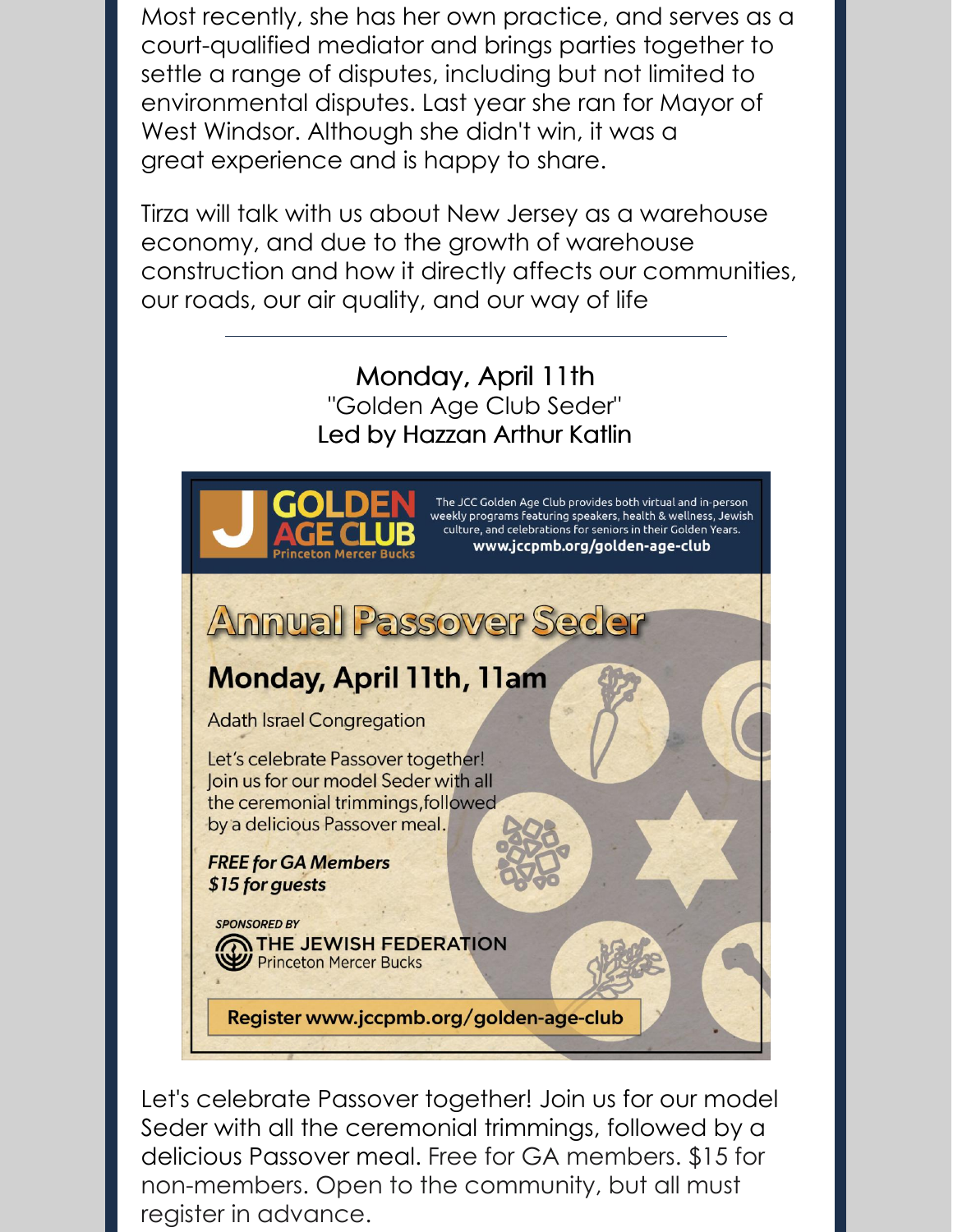**Click to [register](https://www.jccpmb.org/seder) here**

Monday, April 18th Closed in observance of Passover

#### Monday, April 25th "How to Downsize" Art Katlin, Licensed NJ Realtor



Art has an academic background in Interior Architectural Design, is a member of multiple real estate associations and is familiar to us as a spiritual leader and educator in our community.

He will offer tips on how to make those difficult decisions when getting ready to downsize, what is involved in the process, ways to make it work for all.

# **AGENDA FOR THE DAY**

- 11:00 Coffee and Catching Up
- 11:30 Business Meeting
- 12:00 Lunch Time Bring your own, dairy or pareve lunch and enjoy it along with your friends. Your lunch must follow Adath Israel's ["Potluck](https://files.constantcontact.com/f855addf801/83544cf5-4242-4a5d-ad38-6991bb7ca726.pdf) Policy" for kashruth.
- 12:30 Program of the Week

### SAVE THE DATE

### Coming in June!

"Our 70th Anniversary"

This June we are going to celebrate the 70th year of our Golden Age Club!!! Plans for a special affair to mark the occasion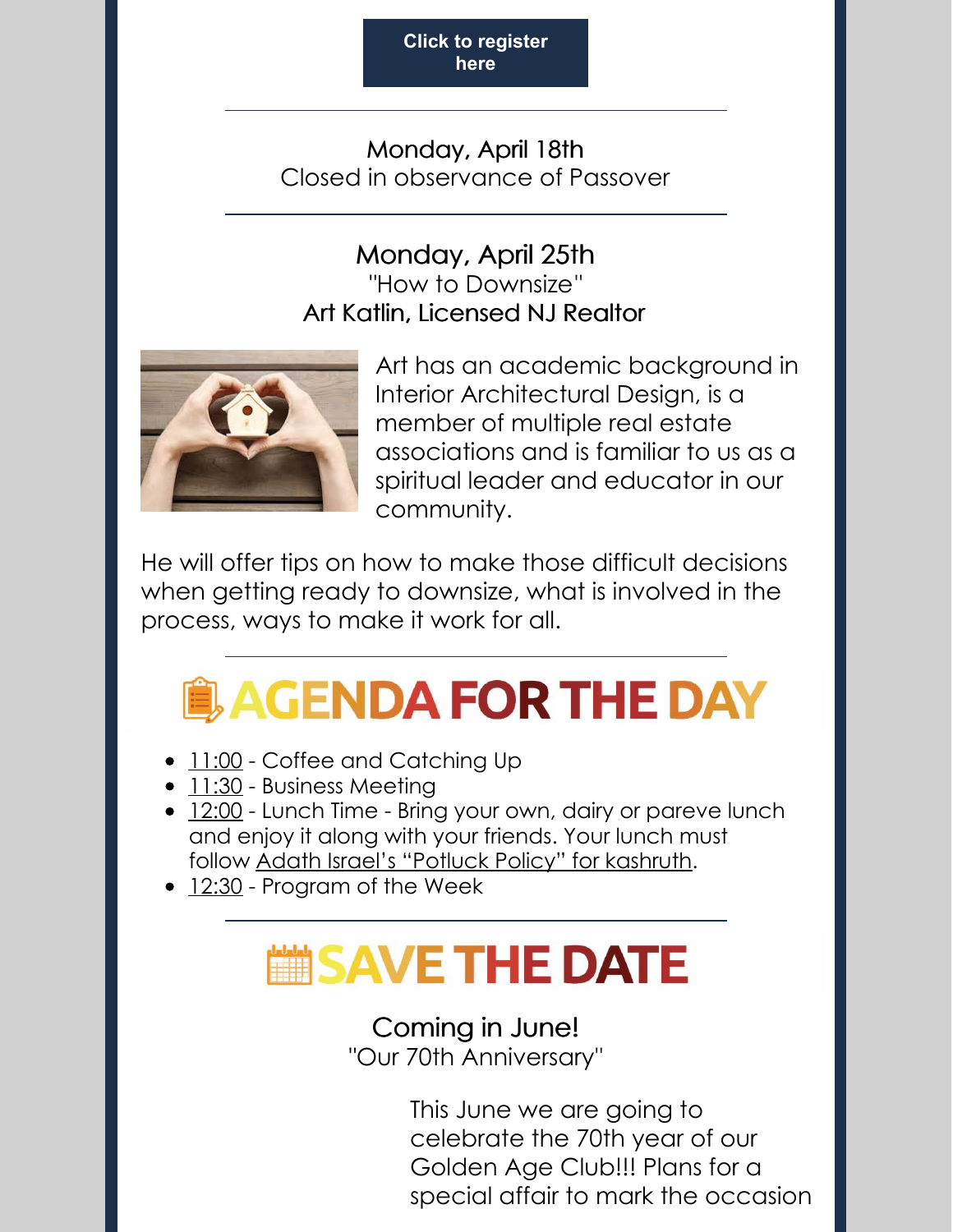

are being made. Keep June's Mondays available for the Big Announcement.

### **EVIRTUAL PROGRAMS**

Every Tuesday at 10am

Join us virtually for "Exercise & Stability" with Bob from Bob's Fun Fitness



Every Tuesday @ 10am for one hour zoom exercise will take place with Bob from Bob's Fun Fitness. Focus is on stretching, balance, movement, and coordination.

#### **Click to join the Zoom [exercise](https://us02web.zoom.us/j/84695123956?pwd=OXVHM29wVHg0ai9OOSs0ZnlpQjY5UT09) class**

Or copy this link into your web browser: https://us02web.zoom.us/j/84695123956? [pwd=OXVHM29wVHg0ai9OOSs0ZnlpQjY5UT09](https://us02web.zoom.us/j/84695123956?pwd=OXVHM29wVHg0ai9OOSs0ZnlpQjY5UT09)

> Meeting ID: 846 9512 3956 Passcode: 978869

## **EXPREMINDERS**

Please remember for all in-person gatherings, attendees must be fully vaccinated and have a participant waiver on file. Masks are strongly encouraged to be worn at all times except while eating.

If you are sick, please stay home. Come healthy!

**Click for [Participation](https://files.constantcontact.com/f855addf801/a0b34546-23a7-42ec-a0eb-e634d2e8e4cd.pdf) Waiver**